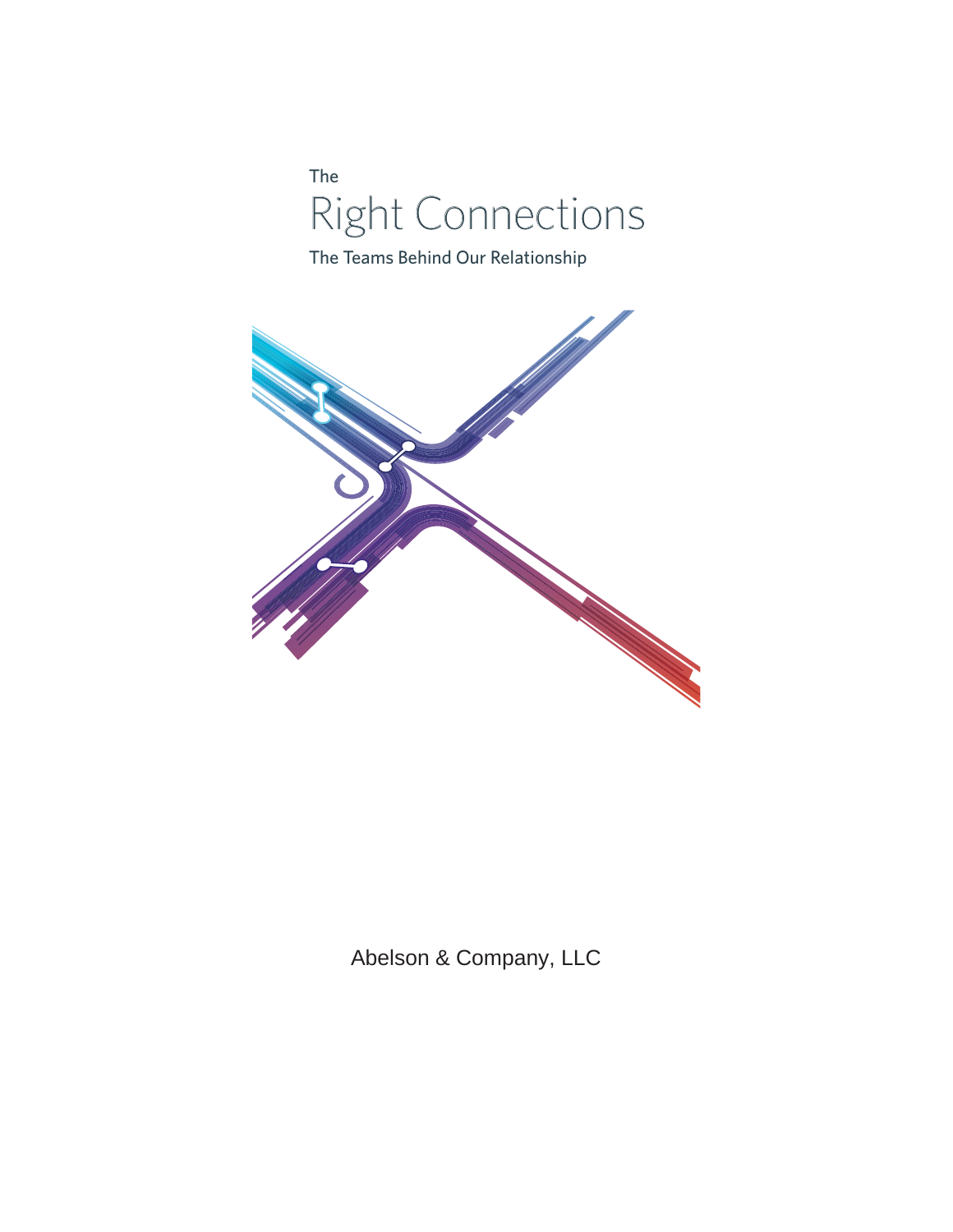The Right Connections to Stay Focused on You

Securities and advisory services offered through Cetera Advisor Networks LLC (doing insurance business in CA as CFGAN Insurance Agency), member FINRA/SIPC. Investments are: • Not FDIC/NCUSIF insured • May lose value • Not financial institution guaranteed • Not a deposit • Not insured by any federal government agency. Advisory services may only be offered by investment adviser representatives in conjunction with the firm advisory services agreement and disclosure brochure as provided.

Just as I stand behind you to help you pursue your financial dreams, I have teams standing behind me and supporting my business. These firms also strengthen our relationship by providing the resources I need to better serve you.

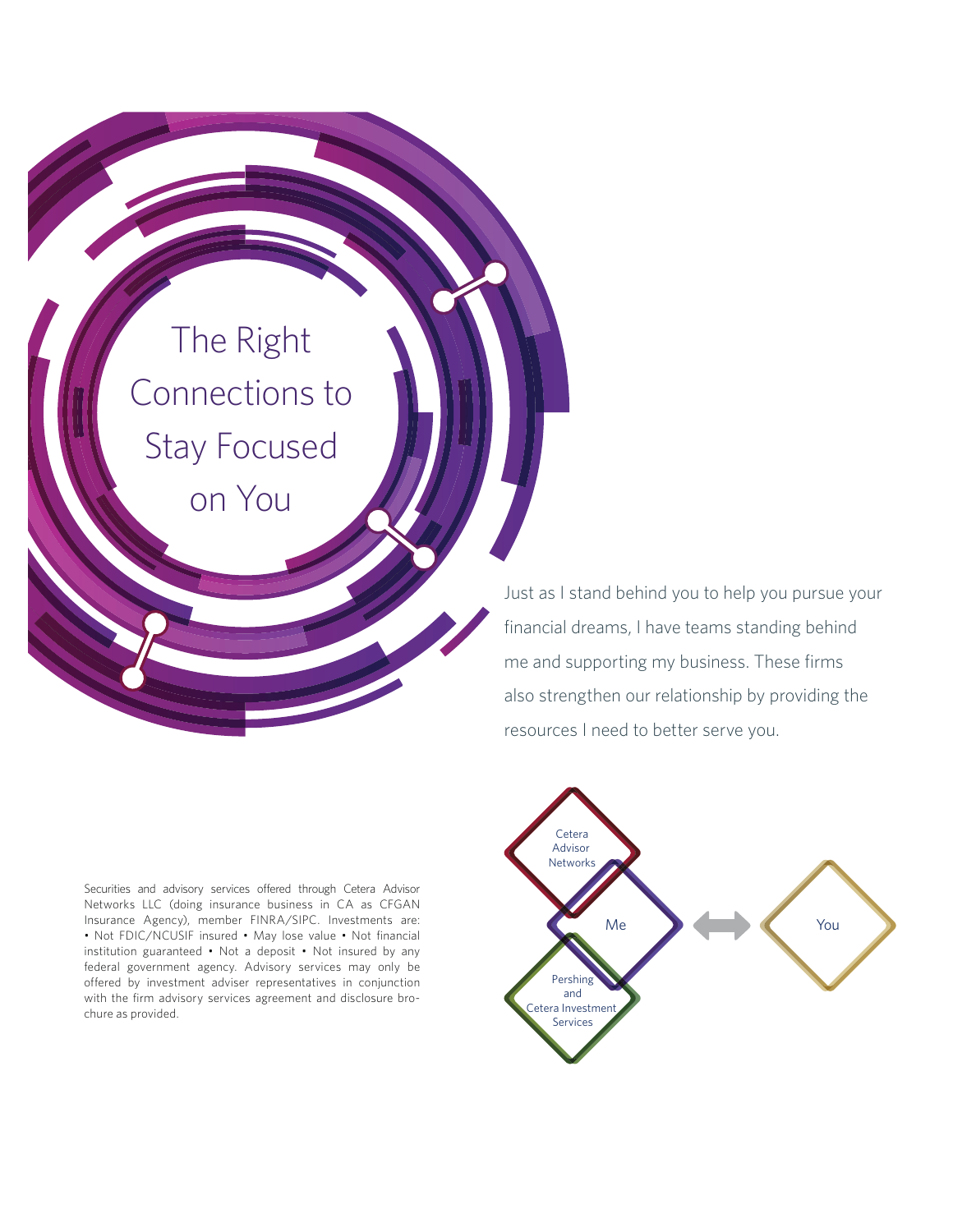# **My Broker-Dealer: Cetera Advisor Networks**

I am affiliated with Cetera Advisor Networks, one of the premier broker-dealers in the industry. As my brokerdealer, they are responsible for executing trades on your behalf. Like all broker-dealers, Cetera Advisor Networks must undergo regular auditing. They are also required to meet specific net capital requirements to ensure they can meet their obligations to investors like you.

As an independent broker-dealer, Cetera Advisor Networks does not have any proprietary products or sales quotas. It is not part of or affiliated with an investment bank, and does not engage in proprietary trading. This independence means I am free to recommend the financial solutions that best suit your needs, ensuring your objectives are what drive all decisions.

I think it's important for you to know who these partners are and why I have chosen to work with them.

Cetera Advisor Networks support for our relationship goes well beyond their function as trade executor. Their network of people and resources helps us pursue your unique goals and vision for the future, providing the technology and access to products as well as the research, product due diligence and industry insight that can help us make more informed decisions. In addition, they deliver the regulatory supervision, guidance, and training to ensure that I am informed of regulatory changes and requirements—oversight that also helps protect you.

## **Our Custodians: Pershing and Cetera Investment Services**

While a broker-dealer helps supervise and facilitate the trading that converts your cash into invested assets, those assets are actually held by a custodian. Cetera Advisor Networks works with two custodians. Cetera Investment Services LLC custodies individual retirement accounts (IRAs) to ensure they meet Internal Revenue Code requirements for tax deferral. Pershing LLC custodies brokerage accounts (including the brokerage accounts within IRAs) and fulfills a legal responsibility for safeguarding your assets while also providing related administrative services on your behalf, including settlement of purchases, tax and account record keeping, monthly statements, confidentiality and data integrity protections, and more.

Pershing is a subsidiary of the Bank of New York Mellon Corporation, which is the nation's oldest continuously operating bank and one of the world's leading providers of securities services. Cetera Investment Services is an affiliate of Cetera Advisor Networks, and is a broker-dealer providing brokerage and other services to its own clients in addition to providing IRA custodial services to Cetera Advisor Networks' clients. Like Cetera Advisor Networks, both Pershing and Cetera Investment Services have to meet certain net capital requirements and are subject to regular audits, both internally and by independent firms, to ensure the appropriate handling, segregation and protection of investors' assets.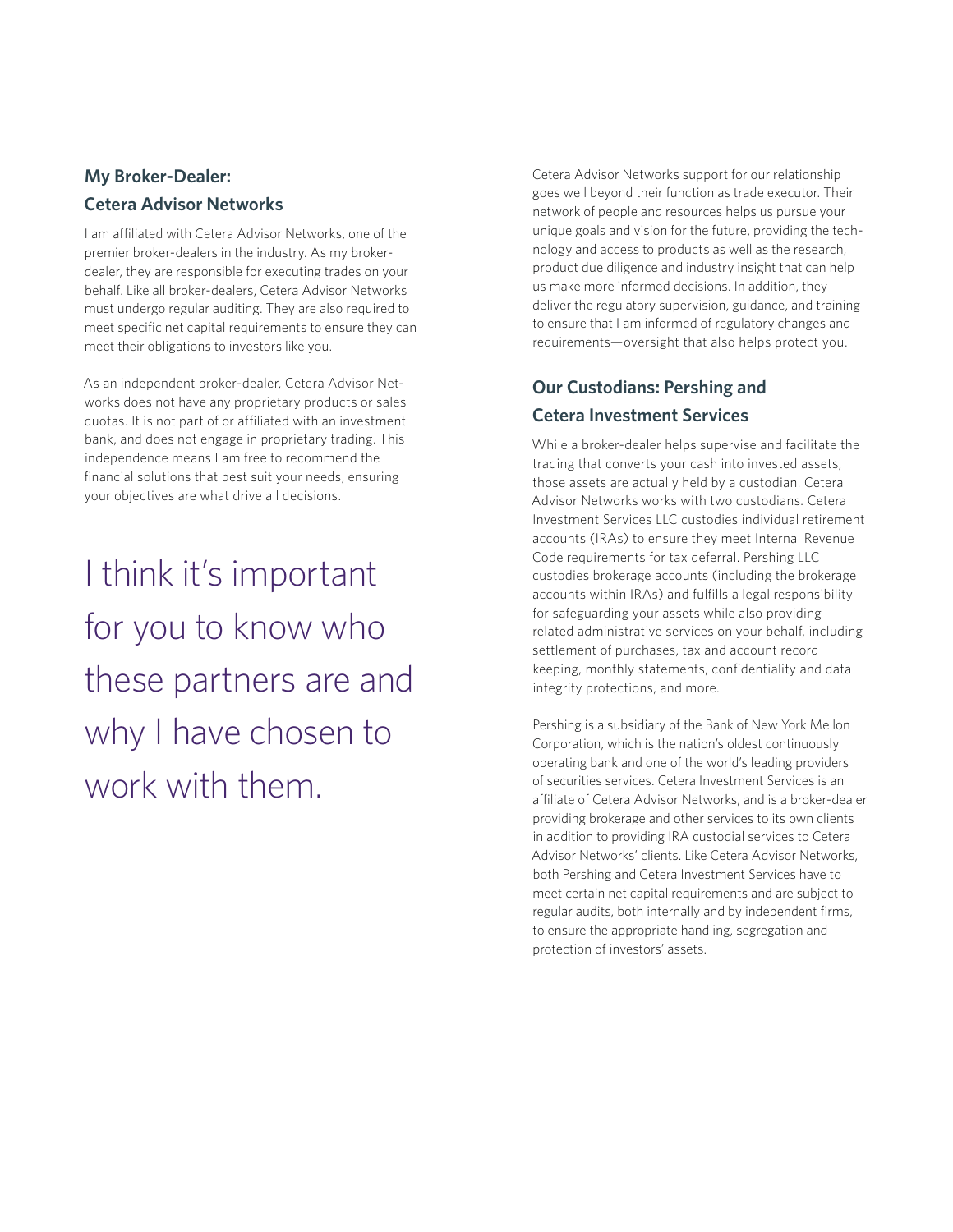## **My Most Important Connection Is With You**

*You*

While Cetera Advisor Networks, Pershing and Cetera Investment Services play important roles in my day-to-day servicing of your needs, the most important relationship I have is undoubtedly with you—and Cetera Advisor Networks, Pershing and Cetera Investment Services model their services based on that fact. In short, that is the greatest value of my affiliation with an independent broker-dealer like Cetera Advisor Networks: I work with them to make it easier for me to work for you.

Anytime you would like more information about Cetera Advisor Networks, Pershing or Cetera Investment Services, please do not hesitate to ask. I want you to feel confident that you understand, to your satisfaction, how we work with and through these firms, why I have chosen to work with Cetera Advisor Networks, and the absolute priority both Cetera Advisor Networks and I place on my relationship with you.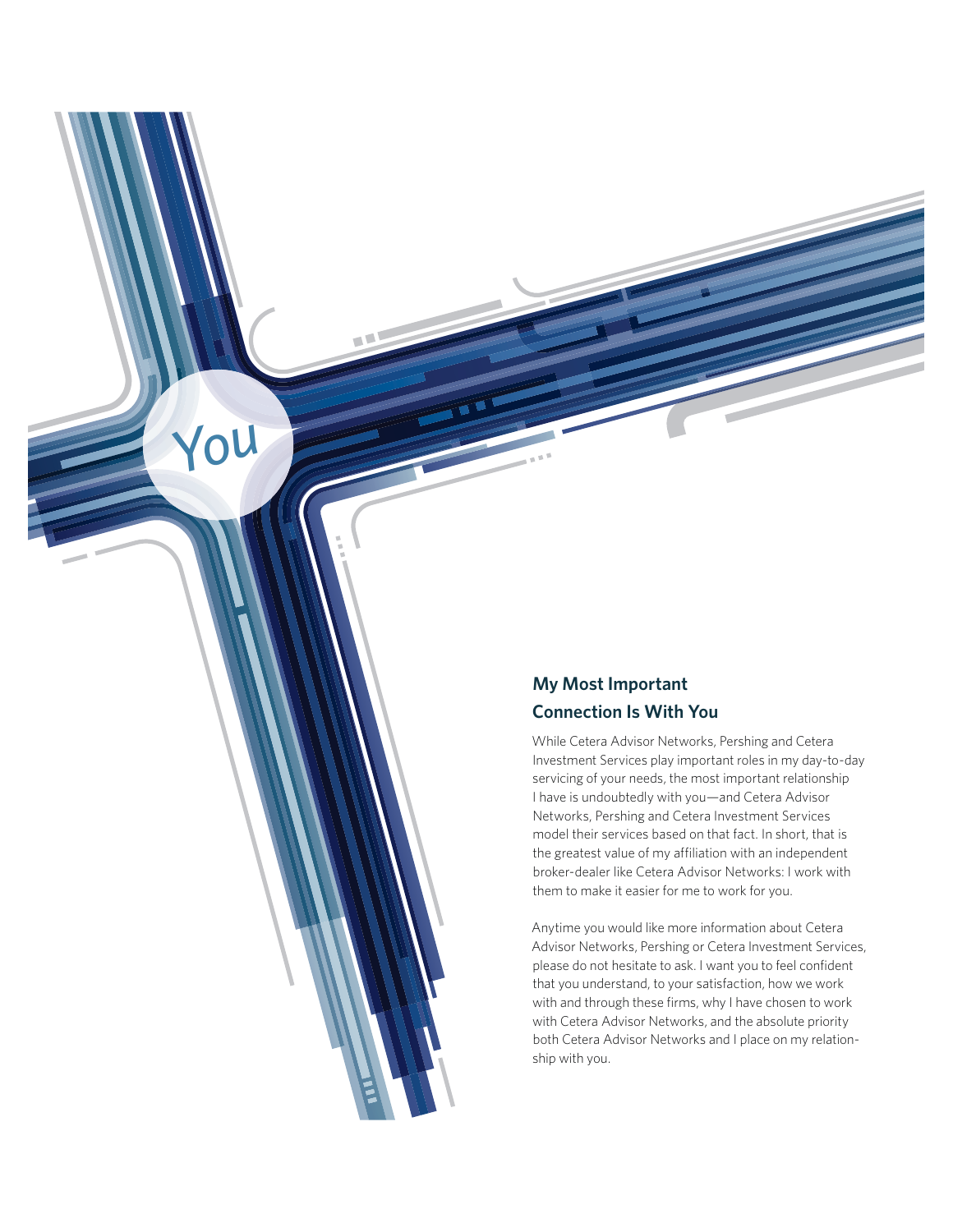### **How Cetera Advisor Networks Helps Me**

Among the many benefits I receive from affiliating with Cetera Advisor Networks are:

- State-of-the-art tools and technology to help build your wealth, plan your legacy and pursue your financial goals
- → Diverse product choice that delivers the freedom to select financial solutions that best suit your needs and objectives
- $\rightarrow$  Regulatory supervision, guidance, and training to ensure the most up-to-date information on regulatory changes and requirements to help protect you and your investments
- Access to a network of people, services and support that allows me to focus more time on you and your interests

#### **How Cetera Advisor Networks**

#### **Helps to Protect You**

My affiliation with Cetera Advisor Networks means that:

- $\rightarrow$  I am registered as a general or limited securities registered representative, which allows me to offer investment products, and requires:
	- Examinations
	- Ongoing continuing education
	- Background and fingerprint checks
- $\rightarrow$  I must be registered by Cetera Advisor Networks within each state I conduct business
- $\rightarrow$  I am subject to credit checks conducted by Cetera Advisor Networks to ensure a history of financial responsibility
- A My business is subject to regular auditing
- $\rightarrow$  I must attend an annual compliance meeting to ensure knowledge about any changes in the regulatory environment

### **The Strength of My Choice**

Among the many choices of independent broker-dealers available, I have selected the experienced team at Cetera Advisor Networks to serve as the provider of financial products and services required to implement your financial objectives as well as those of my other clients. Their dedicated staff serves approximately 3,000 financial professionals like me, representing more than 994,000 accounts nationwide.

Hallmarks of the organization include:

- $\rightarrow$  Established in 1983
- → Comprised of more than 400 employees located at our headquarters in Los Angeles, Calif., as well as Atlanta, Ga.; Denver, Colo.; Des Moines, Iowa; St. Cloud, Minn.; and Schaumburg, Ill.
- → Oversees more than \$70 billion of assets under administration
- Audited annually by the non-affiliated accounting firm of Deloitte & Touche LLP
- $\rightarrow$  Part of Cetera Financial Group, which serves over 7,400 independent financial professionals and 600 financial institutions nationwide through its family of broker-dealer firms

For more information, please visit their website: www.ceteraadvisornetworks.com.

Cetera Advisor Networks provides me with access to a network of people, services and support that allows me to focus more time on you and your interests.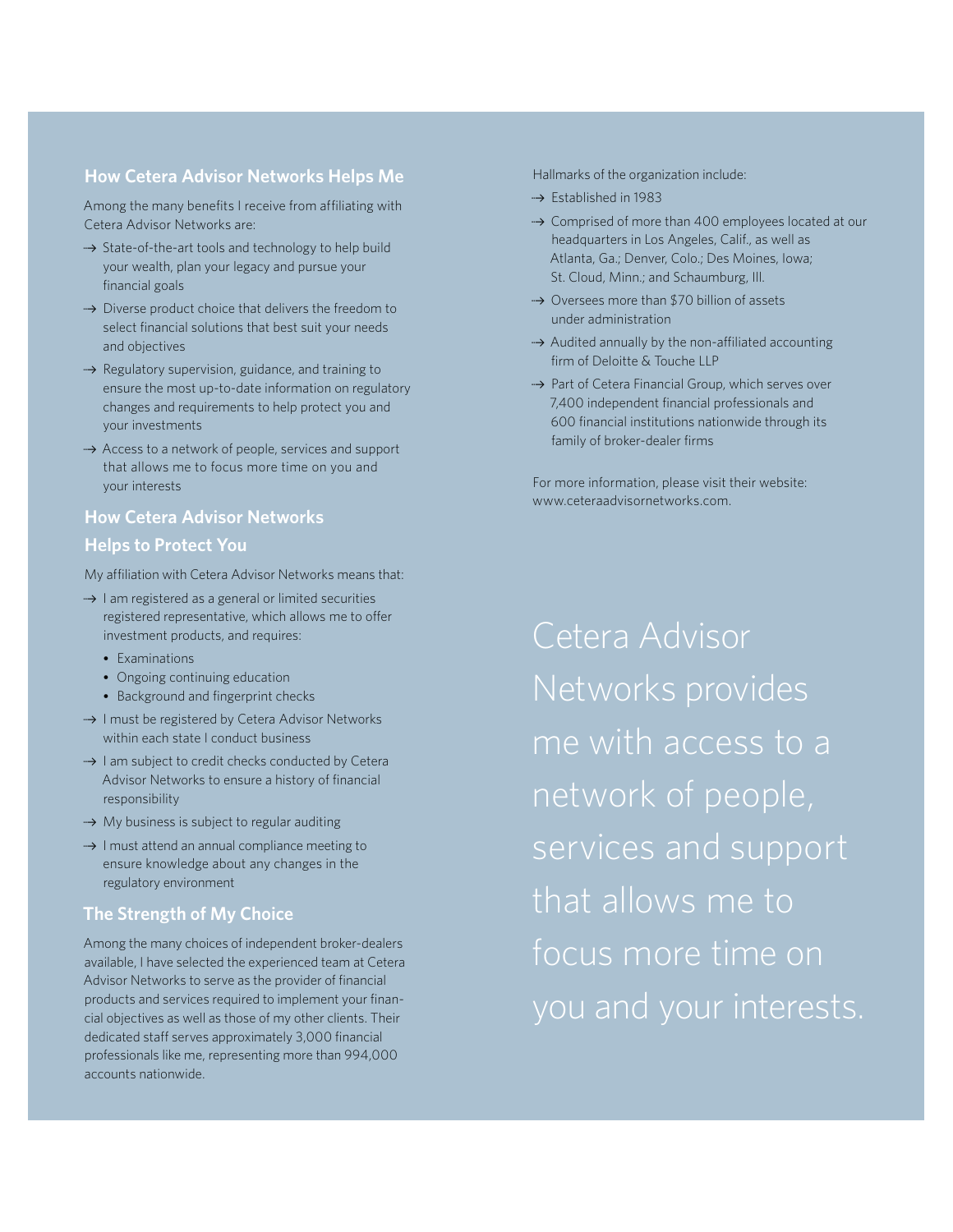# **Why You've Probably Never Heard of Cetera Advisor Networks**

When you think of financial services, certain names probably come to mind—your local bank or credit union might be one; investment banks making headlines in recent years might be others. Whatever names you thought of, it's a good guess "Cetera Advisor Networks" wasn't one of them. And I am very comfortable with that.

Unlike a bank or credit union, Cetera Advisor Networks does not sell proprietary products such as mortgages or car loans. And unlike some Wall Street firms, they don't have their own mutual funds or other investment vehicles to promote. In a nutshell, that is what makes them an independent broker-dealer: I'm given the freedom to recommend products based only on what I believe will position you to achieve your goals.

Another reason you may not have heard of Cetera Advisor Networks is that they don't make for good headline fodder, thanks to their strict adherence to their policies and culture of risk management. I, and every financial professional who affiliates with them, must meet and continually observe Cetera Advisor Networks' high standards of ethics and compliance oversight. In addition, every investment I recommend has been rigorously reviewed and then approved by the industry experts of their Research and Due Diligence teams. While this doesn't remove the normal risks associated with investing, it does ensure that the investments represent legitimate opportunities, are based on well-understood economic models, and carry strong economic merit within the current market.

So it's okay if you haven't heard of Cetera Advisor Networks. It's for some good reasons many of the same reasons I chose to affiliate with them.